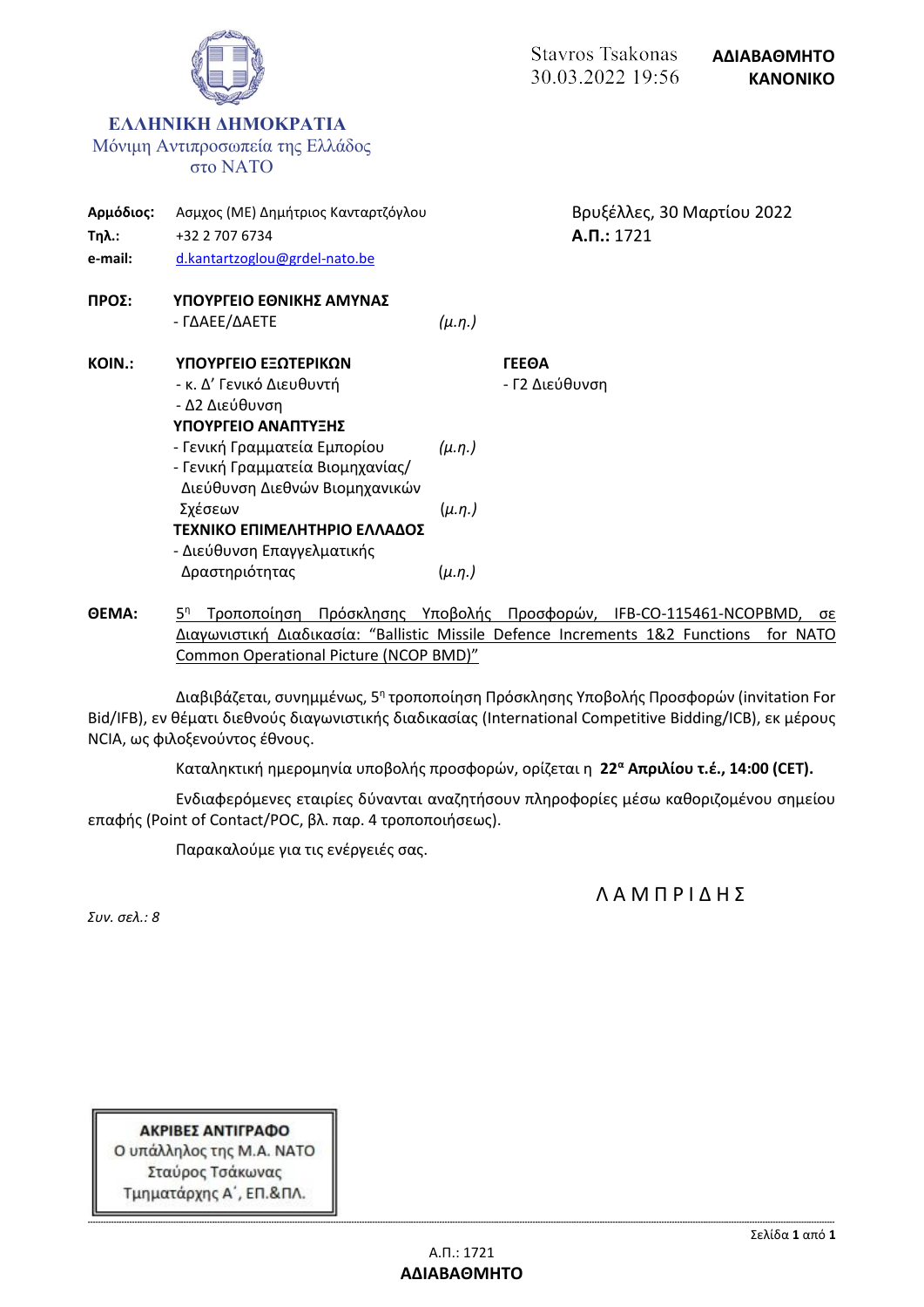

**Acquisition Directorate** Boulevard Leopold III B-1110 Brussels, Belgium

> NCIA/ACQ/2022/06672 25 March 2022

**To:** Bidders List and Distribution List

**Subject:** Amendment 5: Responses to Clarification Requests

IFB-CO-115461-NCOPBMD: Ballistic Missile Defence (BMD) Increments 1&2 Functions For NATO Common Operational Picture (NCOP)

- **References: A.** AC/4-D/2261(1996 Edition), Procedures for International Competitive Bidding
	- **B.** AC/4-D(2008)0002-REV2, International Competitive Bidding Using Best Value Evaluation Methodology, dated 15 July 2015
	- **C.** NCI Agency NOI NCIA/ACQ/2021/06810, dated 06 August 2021
	- **D.** Issuance of IFB-CO-115461-NCOPBMD, dated 08 November 2021
	- **E.** Issuance of IFB-CO-115461-NCOPBMD: Amendment 1, dated 01 December 2021
	- **F.** Issuance of IFB-CO-115461-NCOPBMD: Amendment 2, dated 13 January 2022
	- **G.** Issuance of IFB-CO-115461-NCOPBMD: Amendment 3, dated 27 January 2022
	- **H.** Issuance of IFB-CO-115461-NCOPBMD: Amendment 4, dated 08 March 2022.

Dear Prospective Bidders,

- **1.** The purpose of this Amendment 5 is to provide all Prospective Bidders with the NCI Agency's responses to Clarification Requests (CR) received from the date in Reference G until the close of business on 18 March 2022. The Purchaser-provided responses to the CR are issued as Annex A to this letter.
- **2.** As a result of paragraph 1 above, the following IFB document has been revised, and by virtue of this Amendment, this document below replaces and supersedes any previous versions issued in the context of IFB-CO-115461-NCOPBMD. All other IFB documents remain unchanged in this Amendment.
	- **a.** 3 NU IFB-CO-115461-NCOPBMD Book II-Prospective Contract (with Part II)
- **3.** The Agency is granting a final extension to the Bid Closing Date from Thursday, 14 April 2022, 12:00 Hours (Central European Time (CET)) to **Friday, 22 April 2022, 14:00 Hours (CET)**.



NATO Communications<br>and Information Agency Agence OTAN d'information<br>et de communication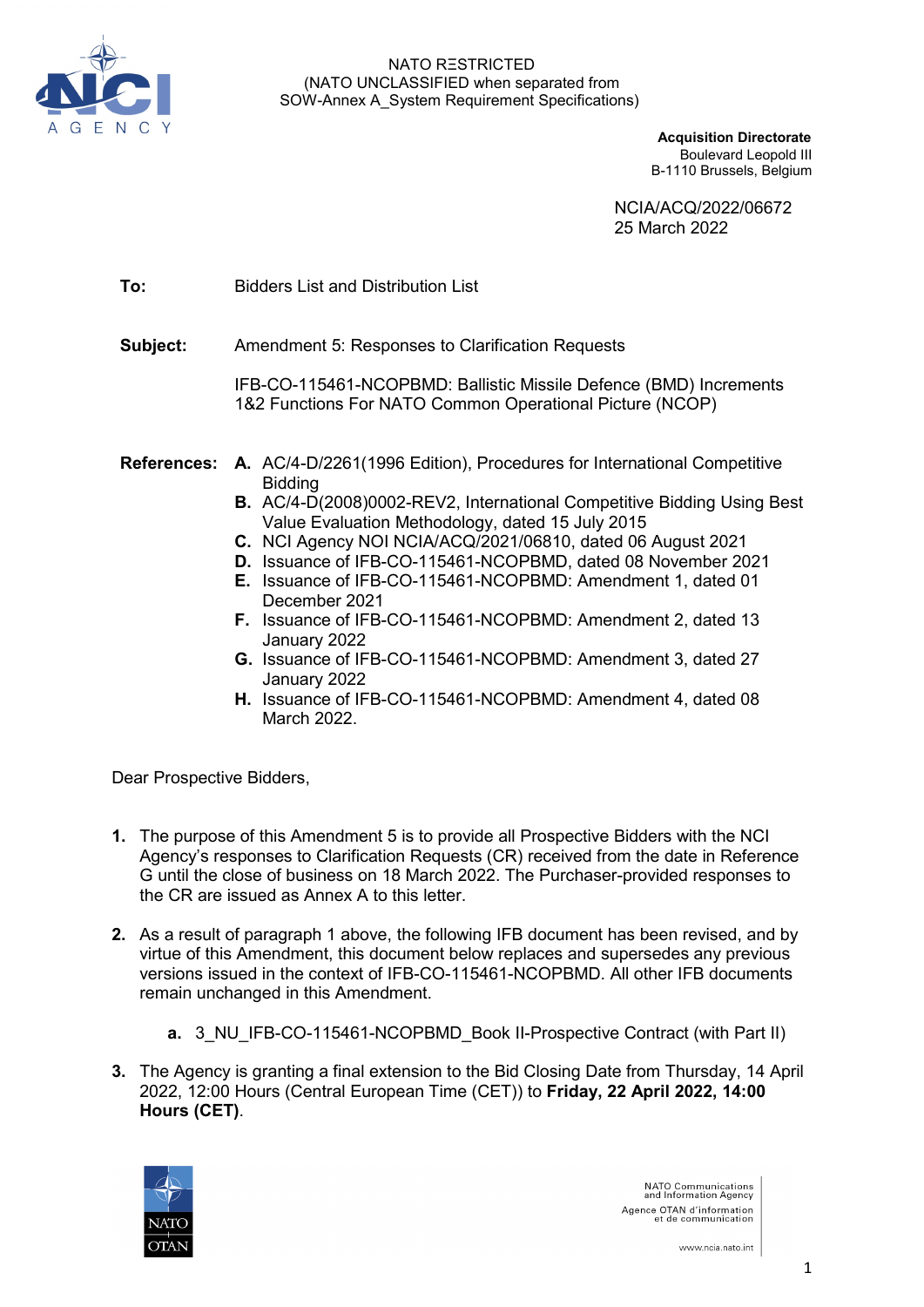

**4.** The NCI Agency point of contact for all information concerning this IFB is Mr. Ole Hubner, Senior Contracting Officer, who may be reached at [CO115461NCOPBMD@ncia.nato.int.](mailto:CO115461NCOPBMD@ncia.nato.int)

For the Chief of Acquisition

Ole Hubner Senior Contracting Officer

# **Attachments:**

- **A.** Annex A: Responses to Clarification Requests received for IFB-CO-115461-NCOPBMD, Amendment 5.
- **B.** 3 NU IFB-CO-115461-NCOPBMD Book II-Prospective Contract (with Part II)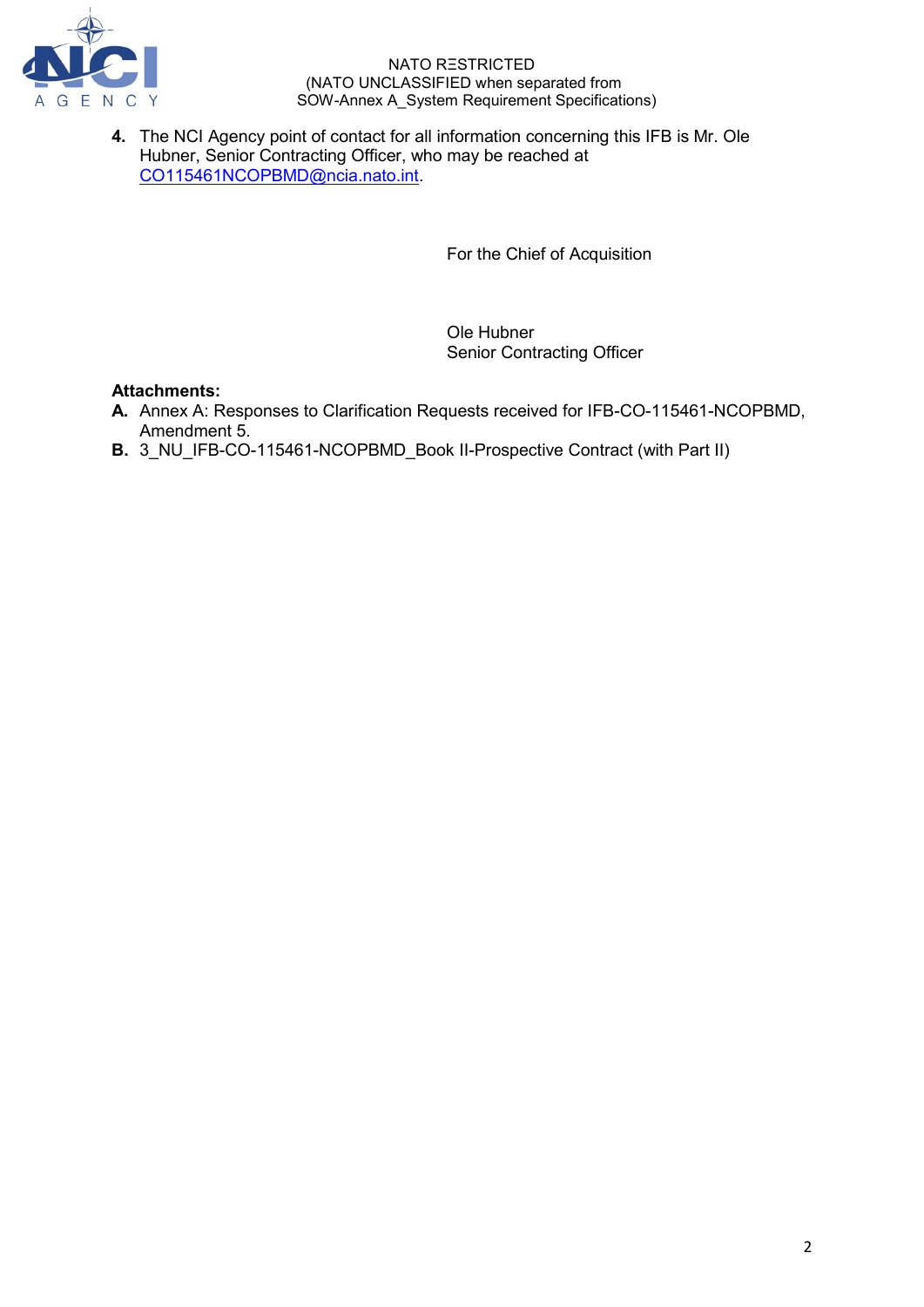

# **Annex A**

# **Responses to Clarification Requests received for IFB-CO-115461-NCOPBMD, Amendment 5**

|                                                                  | <b>IFB-CO-115461-NCOPBMD</b>              |                                             |                                                                                                                                                                                                                                                                                                                                                                                                                                                                                                                                                                                      |                                                                                                                |                                         |                               |  |  |
|------------------------------------------------------------------|-------------------------------------------|---------------------------------------------|--------------------------------------------------------------------------------------------------------------------------------------------------------------------------------------------------------------------------------------------------------------------------------------------------------------------------------------------------------------------------------------------------------------------------------------------------------------------------------------------------------------------------------------------------------------------------------------|----------------------------------------------------------------------------------------------------------------|-----------------------------------------|-------------------------------|--|--|
| <b>ADMINISTRATIVE or CONTRACTUAL CLARIFICATION REQUESTS (CR)</b> |                                           |                                             |                                                                                                                                                                                                                                                                                                                                                                                                                                                                                                                                                                                      |                                                                                                                |                                         |                               |  |  |
| <b>Index</b><br>No.                                              | <b>RFP Source</b><br><b>Document</b>      | <b>RFP</b><br>Paragraph<br><b>Reference</b> | <b>Bidder's Question</b>                                                                                                                                                                                                                                                                                                                                                                                                                                                                                                                                                             | <b>NCI Agency's Response</b>                                                                                   | <b>RFP</b><br>Package<br><b>Amended</b> | <b>CR Released in</b><br>AMD# |  |  |
| <b>CR#42</b>                                                     | AMD4<br>Contract<br>Special<br>Provisions | 26.8                                        | Could you please confirm that article 26.8 of<br>the CSP shall read : 'In addition, regarding the<br>Contractor's Background IPR, the Purchaser<br>shall have the right to further re-transfer this<br>software licence (source code excluded) and<br>associated documentation necessary and/or<br>useful for use and integration, to companies<br>eligible for other NATO procurements, subject<br>to an appropriate license agreement. There<br>shall be no additional charges or fees<br>associated with this license agreement beyond<br>the Firm Fixed Price of this contract.' | No, not confirmed. The<br>article remains as stated in<br>the Prospective Contract.                            | No                                      | Amendment 5                   |  |  |
| CR#43                                                            | AMD4<br>Contract<br>Special<br>Provisions | 26.10                                       | Could the Purchaser consider waiving the no<br>corporate logo marking condition stated in<br>Article 26.10 for any military OTS components<br>(Background IPR) integrated and delivered as<br>part of the Software?                                                                                                                                                                                                                                                                                                                                                                  | Confirmed, the Purchaser<br>waives the no corporate<br>logo marking condition for<br>military OTS components   | Yes                                     | Amendment 5                   |  |  |
| <b>CR#44</b>                                                     | AMD4<br>Contract<br>Special<br>Provisions | 45 to 48                                    | Could you please confirm that:<br>□ Article 45 of CSP is ANNEX A<br>□ Article 46 of CSP is ANNEX B<br>□ Article 47 of CSP is ANNEX C<br>□ Article 48 of CSP is ANNEX D<br>according to the Table of Content and<br>references sitting in the CSP document body.                                                                                                                                                                                                                                                                                                                      | Yes, confirmed. Respective<br>articles have been changed<br>to the Annex Reference as<br>per table of content. | Yes                                     | Amendment 5                   |  |  |
| <b>CR#45</b>                                                     | AMD4<br>Contract<br>Special<br>Provisions | 3.7.1.3<br>3 c. & 3 f.<br>3.3.2             | 3.7.1.3. bidding instruction specifies 20 as the<br>maximum page limit for the draft RIS (Item 3<br>c.) and for the draft RTM (Item 3 f.) to be<br>delivered as part of the Offer.                                                                                                                                                                                                                                                                                                                                                                                                   | The maximum page limit<br>remains applicable, as it is<br>not required to address<br>each and every SRS item   | No                                      | Amendment 5                   |  |  |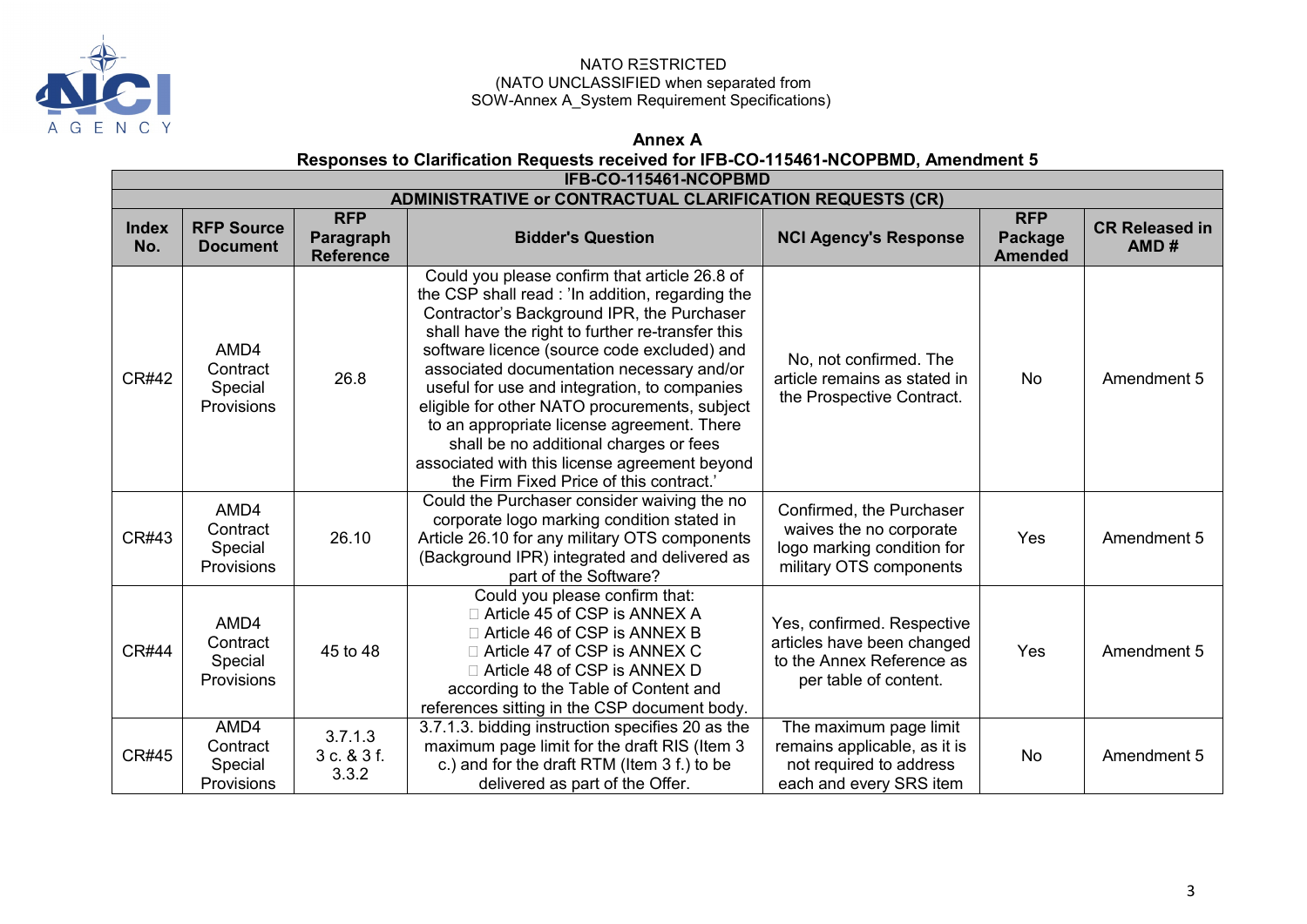

| Even with Portrait page orientation, the whole  | in the draft RIS and draft  |  |
|-------------------------------------------------|-----------------------------|--|
| SRS requirements (identifiers, no statements)   | RTM. The Bidder will        |  |
| do not fit in a 20 page table when using "Arial | sufficiently sample the SRS |  |
| Narrow" font not smaller than size 10, as       | in order to produce these   |  |
| required by 3.3.2. instruction.                 | documents. These            |  |
| Could you please confirm that the above limits  | documents are expected in   |  |
| may be exceeded to allow including and          | draft version which should  |  |
| documenting all >900 SRS requirements (one      | allow the Bidders to        |  |
| per line) in the Offer RIS (Requirements        | demonstrate they have well  |  |
| allocation to Sprints) and in the Offer RTM     | understood the scope of     |  |
| (Requirements allocation to design              | the contract and to prove   |  |
| components)?                                    | they own the expertise and  |  |
| As a consequence, could you please confirm      | methodogy to provide at     |  |
| that CSP Article 3.1.1.2 shall so reflect and   | the relative milestones     |  |
| read:                                           | complete and high quality   |  |
| "3.1.1.2 Part I (Contract Schedule of Supplies  | documents in case they are  |  |
| and Services (SECTION I) and Payment            | contracted separate         |  |
| Schedule (SECTION II))" in lieu of              | documents. Page 2 of the    |  |
| "Part I (Contract Schedule of Supplies and      | Prospective Contract is     |  |
| Services (SSS));"                               | adjusted to clarify this.   |  |

| IFB-CO-115461-NCOPBMD |                                                |                                                          |                                                                                                                                                                                                                                                                                           |                                                                                                                                              |                                         |                               |  |  |
|-----------------------|------------------------------------------------|----------------------------------------------------------|-------------------------------------------------------------------------------------------------------------------------------------------------------------------------------------------------------------------------------------------------------------------------------------------|----------------------------------------------------------------------------------------------------------------------------------------------|-----------------------------------------|-------------------------------|--|--|
|                       | <b>PRICE CLARIFICATION REQUESTS (CR)</b>       |                                                          |                                                                                                                                                                                                                                                                                           |                                                                                                                                              |                                         |                               |  |  |
| <b>Index</b><br>No.   | <b>RFP</b><br><b>Source</b><br><b>Document</b> | <b>RFP</b><br>Paragraph<br><b>Reference</b>              | <b>Bidder's Question</b>                                                                                                                                                                                                                                                                  | <b>NCI Agency's Response</b>                                                                                                                 | <b>RFP</b><br>Package<br><b>Amended</b> | <b>CR Released in</b><br>AMD# |  |  |
| CR#32                 | AMD4<br><b>Bidding</b><br><b>Sheets</b>        | Tab <sub>2</sub><br><b>CLIN 5.1</b><br>SOW Table<br>4-46 | The last row of SOW Table 4-46 (PVS events<br>effort) specifies that a total of 50 man-days of<br>support shall be delivered to support 5 PVS<br>Training events. It seems that a subCLIN is<br>missing under CLIN 5,1 to capture the price of<br>this support? Could you please clarify? | No, these activities have a<br>CLIN related in the Bidding<br>Sheets Tab2: CLIN 3.3.3<br>PVS - General user training<br>(on site) x 5 events | No                                      | Amendment 5                   |  |  |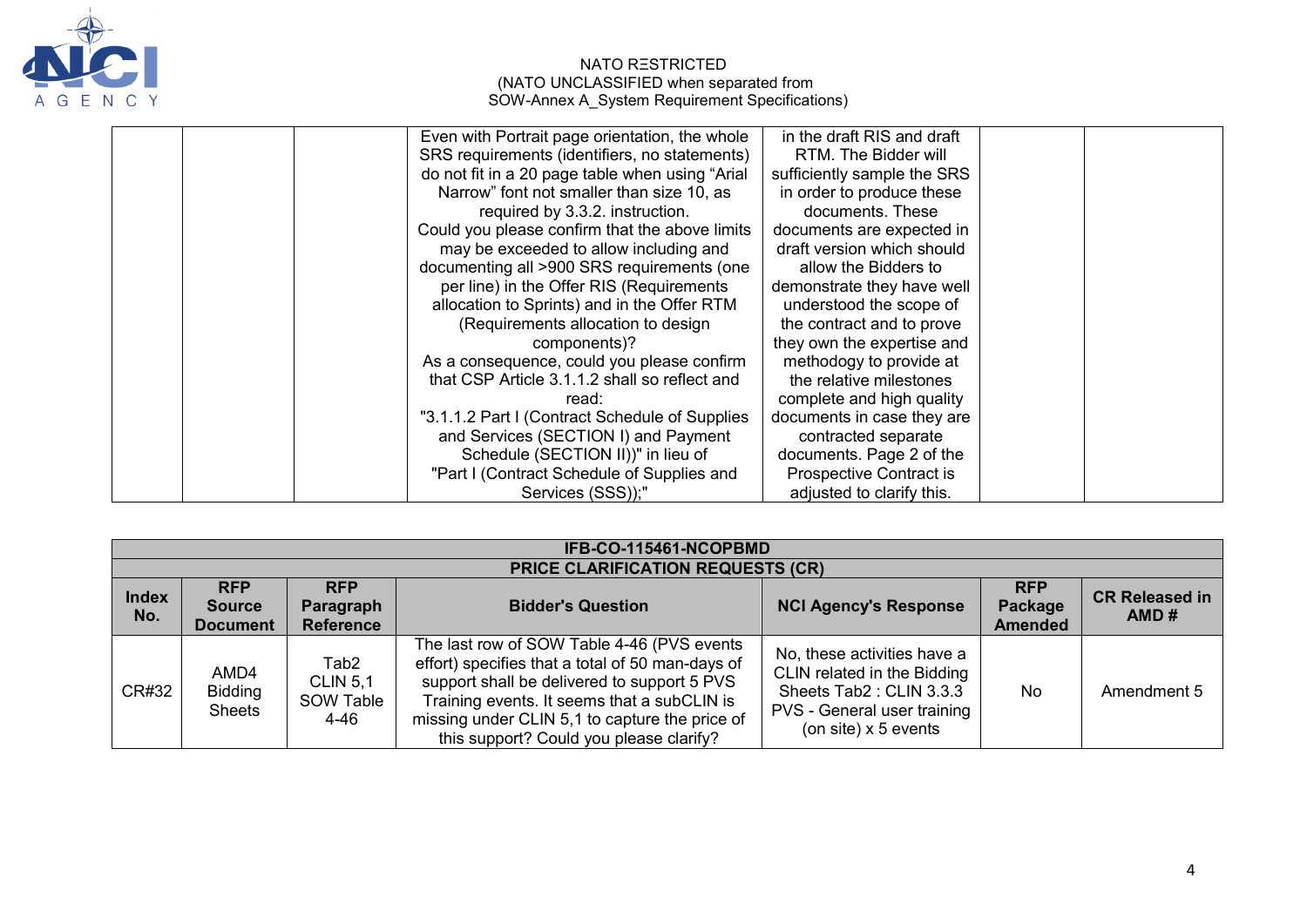

| CR#33 | AMD4<br><b>Bidding</b><br><b>Sheets</b> | <b>CLIN 2.3.4</b><br>SOW<br>4.7.12.6 &<br>4.8.11.3.4. | Could you please clarify what shall be costed in<br>CLIN 2.3.4 "Validation Environment provision"<br>which is included in CLIN 2,3 "Development and<br>Integration"?<br>- This CLIN refers to SOW 4.7.12.6. that<br>indicates "The Purchaser will provide a<br>Validation Environment. On the Purchaser<br>request, the Contractor shall install NCOP on<br>this environment in order to perform any activity<br>of testing, verification or validation."<br>- The Required Completion Date is set to "L-<br>SIT-3, L-SIT-4, L-SIT-5" and SOW 4.8.11.3.4.<br>specifies "The Contractor shall perform L-SIT by<br>installing the Product Baseline on a Purchaser-<br>specified Reference System or NATO testing<br>environment and []. | This CLIN includes all the<br>Contractor activities to<br>make available and usable<br>NCOP on the Purchaser<br>designated environment for<br>all TVV activities. | No | Amendment 5 |
|-------|-----------------------------------------|-------------------------------------------------------|---------------------------------------------------------------------------------------------------------------------------------------------------------------------------------------------------------------------------------------------------------------------------------------------------------------------------------------------------------------------------------------------------------------------------------------------------------------------------------------------------------------------------------------------------------------------------------------------------------------------------------------------------------------------------------------------------------------------------------------|-------------------------------------------------------------------------------------------------------------------------------------------------------------------|----|-------------|
|-------|-----------------------------------------|-------------------------------------------------------|---------------------------------------------------------------------------------------------------------------------------------------------------------------------------------------------------------------------------------------------------------------------------------------------------------------------------------------------------------------------------------------------------------------------------------------------------------------------------------------------------------------------------------------------------------------------------------------------------------------------------------------------------------------------------------------------------------------------------------------|-------------------------------------------------------------------------------------------------------------------------------------------------------------------|----|-------------|

|               | IFB-CO-115461-NCOPBMD                        |                                             |                                                                                    |                                                                                                                                                                                                                                                                                                                                                                  |                                      |                               |  |  |
|---------------|----------------------------------------------|---------------------------------------------|------------------------------------------------------------------------------------|------------------------------------------------------------------------------------------------------------------------------------------------------------------------------------------------------------------------------------------------------------------------------------------------------------------------------------------------------------------|--------------------------------------|-------------------------------|--|--|
|               | <b>TECHNICAL CLARIFICATION REQUESTS (CR)</b> |                                             |                                                                                    |                                                                                                                                                                                                                                                                                                                                                                  |                                      |                               |  |  |
| Inde<br>x No. | <b>RFP Source</b><br><b>Document</b>         | <b>RFP</b><br>Paragraph<br><b>Reference</b> | <b>Bidder's Question</b>                                                           | <b>NCI Agency's Response</b>                                                                                                                                                                                                                                                                                                                                     | <b>RFP</b><br>Package<br>Amende<br>d | <b>CR Released</b><br>in AMD# |  |  |
| CR#<br>77     | AMD3<br><b>SOW Annex</b><br>A - SRS          | NCOP-BMD-<br><b>SRS-374</b>                 | Can you please elicit requirement NCOP-BMD-<br>SRS-374 which we do not understand? | The compromise area<br>requirement is a "Fault<br>Tolerance" requirement. This<br>requirement is to ensure that<br>even when a fault event occurs<br>and/or there is a lack of required<br>data, the "Separate User<br>Sessions for Operations and<br>Exercises" still delivers its<br>function. However, the<br>functionality is compromised in<br>the field of | <b>No</b>                            | Amendment 5                   |  |  |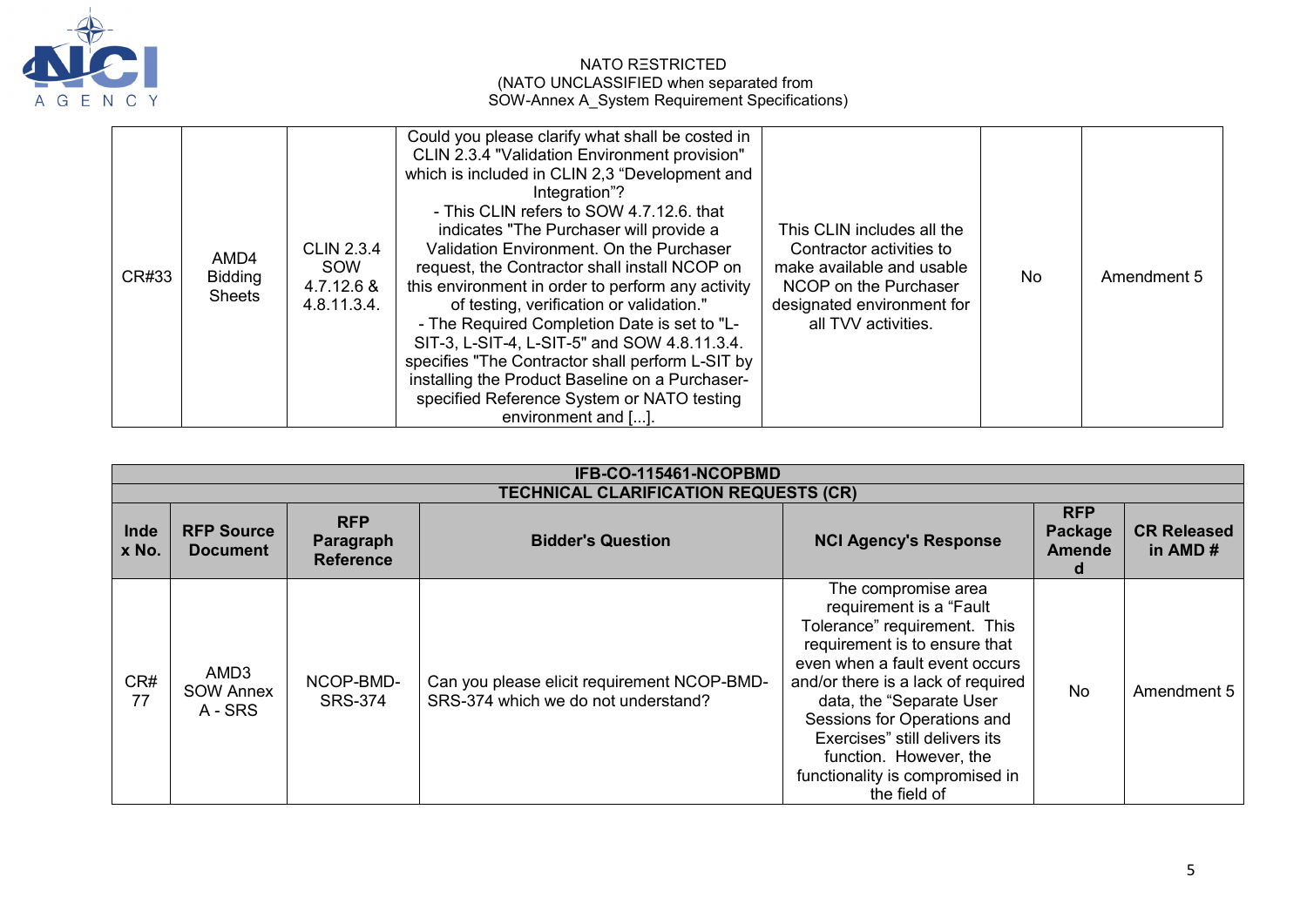

|           |                                     |                             |                                                                                                                                                | [COMPROMISE.AREA.1]<br>and/or<br>[COMPROMISE.AREA.3]<br>where AREA.1 and AREA.3<br>could be a property such as<br>time or accuracy or number of<br>frequency. So the functionality<br>will still perform but will be sub-                                                                                                                                      |           |             |
|-----------|-------------------------------------|-----------------------------|------------------------------------------------------------------------------------------------------------------------------------------------|----------------------------------------------------------------------------------------------------------------------------------------------------------------------------------------------------------------------------------------------------------------------------------------------------------------------------------------------------------------|-----------|-------------|
|           |                                     |                             |                                                                                                                                                | optimal in relation to the<br>AREA.1 and or AREA.3<br>property e.g. it might run slower,<br>manual instead of automated,<br>less accurate, via another<br>channel of communication).<br>The specific properties of<br>[COMPROMISE.AREA.1] and<br>[COMPROMISE.AREA.3] are                                                                                       |           |             |
|           |                                     |                             |                                                                                                                                                | classified values and are<br>provided in the classified<br>version of the ADD.                                                                                                                                                                                                                                                                                 |           |             |
| CR#<br>78 | AMD3<br><b>SOW Annex</b><br>A - SRS | NCOP-BMD-<br><b>SRS-604</b> | Can you please clarify what is meant by a<br>"combination of design for non-obsolescence<br>and technology insertion" in NCOP-BMD-SRS-<br>604? | Design for non-obsolescence is<br>proposing components that are<br>fully supported (not under any<br>type of retiring status in their<br>lifecycle) by their respective<br>vendors at FSA. Technology<br>insertion is when a component<br>can be easily replace by another<br>component without significant<br>impact on the overall design of<br>the Software | <b>No</b> | Amendment 5 |

**END OF CLARIFICATION REQUESTS AND RESPONSES**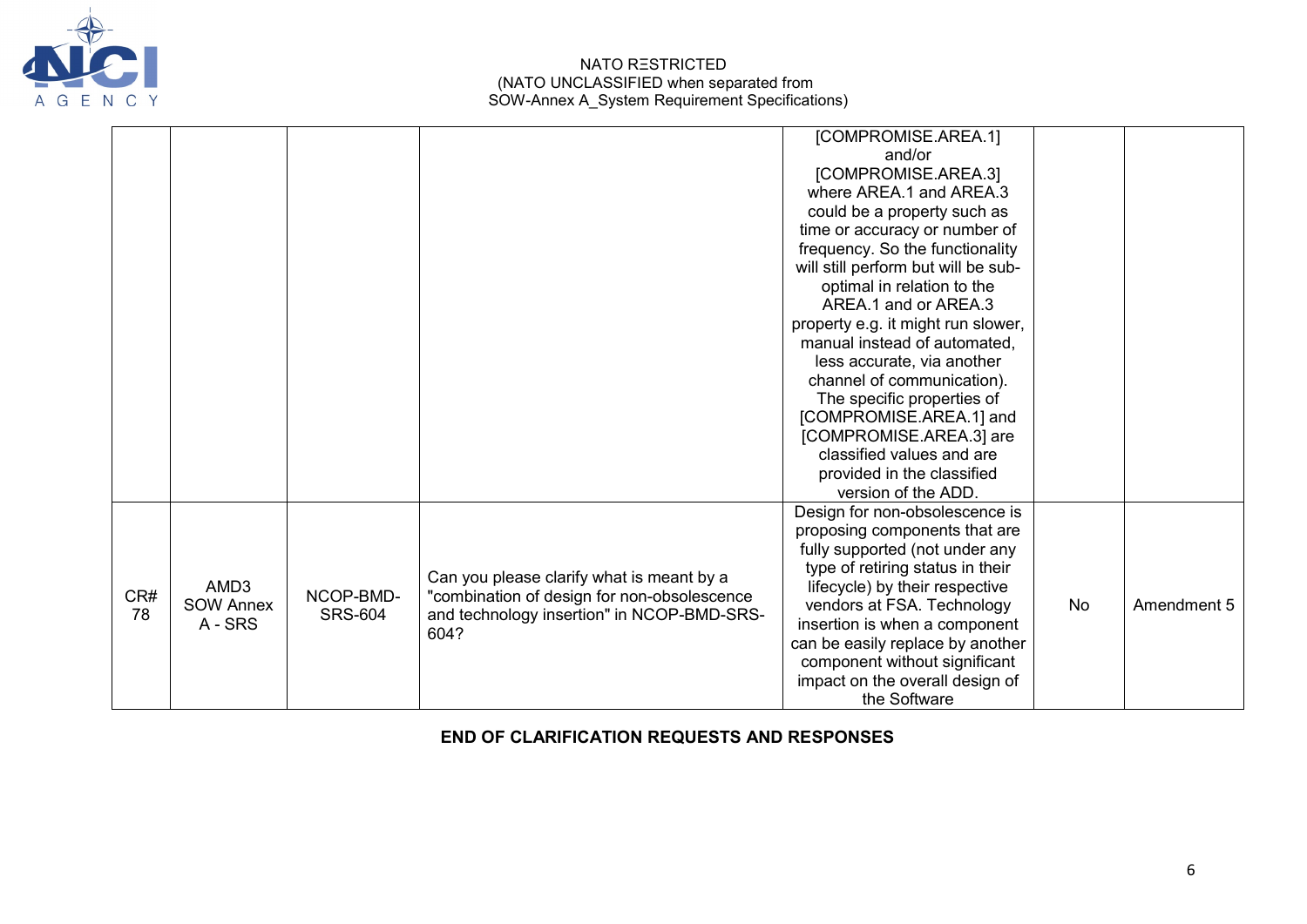

# **Distribution List for IFB-CO-115461-NCOPBMD**

# **NATO Delegation (Attn: Infrastructure Adviser):**

- Albania
- Belgium
- Bulgaria
- Canada
- Croatia
- Czech Republic
- Denmark
- Estonia
- France
- Germany
- Greece
- Hungary
- Iceland
- Italy
- Latvia
- Lithuania
- Luxembourg
- Montenegro
- The Netherlands
- North Macedonia
- Norway
- Poland
- Portugal
- Romania
- Slovakia
- Slovenia
- Spain
- Turkey
- United Kingdom
- United States

### **NATO HQ**

- NATO Office of Resources, Management and Implementation Branch Attn: Deputy Branch Chief
- Director, NATO HQ C3 Staff, Attn: Executive Coordinator
- SACTREPEUR, Attn: Infrastructure Assistant
- SHAPE, Attn: J3 & J2

#### **Strategic Commands**

• HQ SACT Attn: R&D Contracting Office

**ACO Liaison Office All NATEXs**